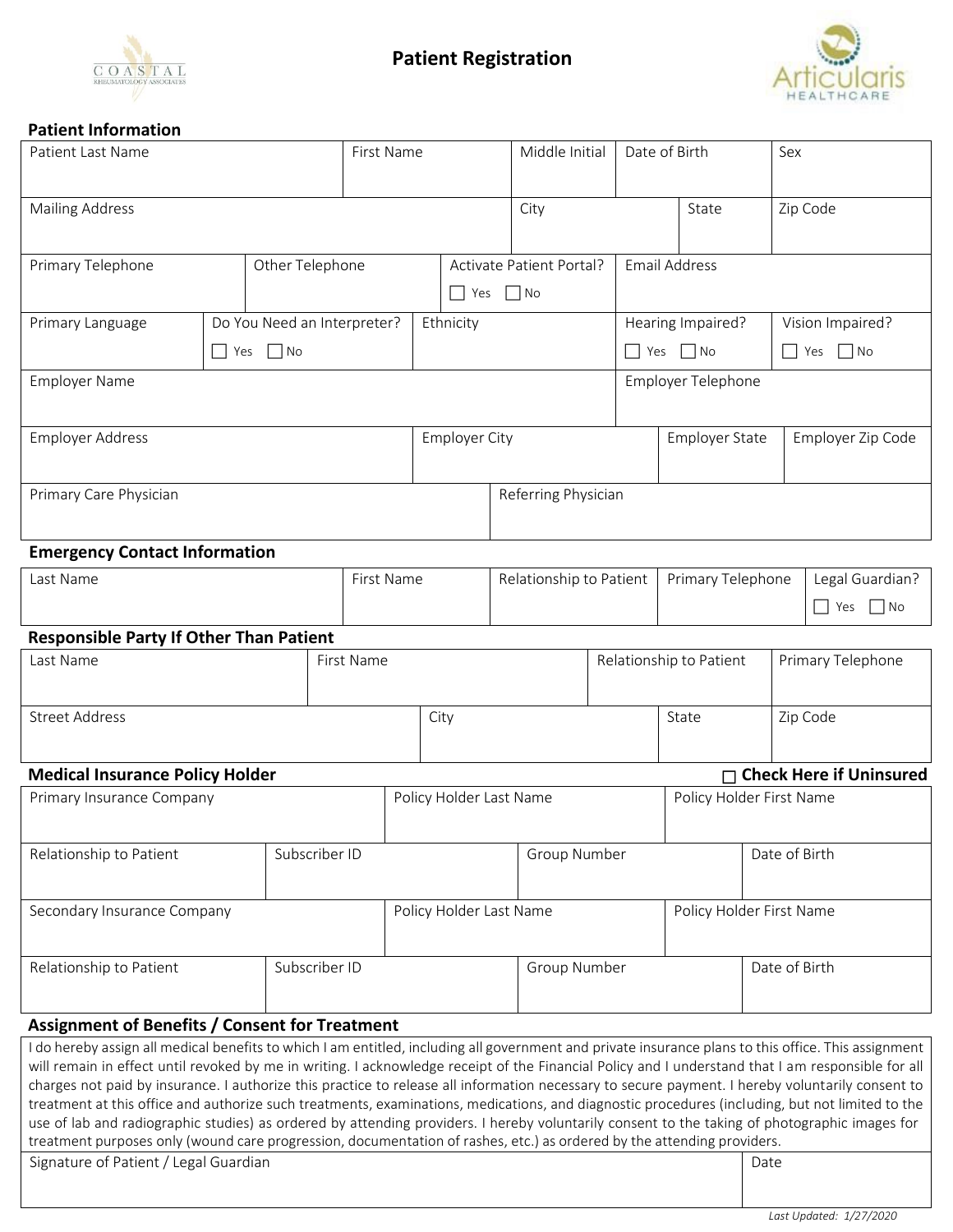# Articularis Healthcare Group, Inc. Notice of Privacy Practices

## This notice describes how medical information about you may be used and disclosed and how you can get access to this information. Contact the Privacy Officer 843-572-4840 with any questions. Effective: November 13, 2019

We are committed to protect the privacy of your personal health information (PHI). This Notice of Privacy Practices (Notice) describes how we may use within our practice or network and disclose (share outside of our practice or network) your PHI to carry out treatment, payment or health care operations. We may also share your information for other purposes that are permitted or required by law. This Notice also describes your rights to access and control your PHI.

We are required by law to maintain the privacy of your PHI. You will be notified of any breach of unsecured PHI. We will follow the terms outlined in this Notice. We may change our Notice, at any time. Any changes will apply to all PHI. Upon your request, we will provide you with any revised Notice by:

- Posting the new Notice in our office.
- Providing a copy of the new Notice in our office or by mail, upon request.
- Posting the revised Notice on our website, [www.articularishealthcare.com.](http://www.articularishealthcare.com/)

### Uses and Disclosures of Your PHI

The law permits or requires us to use or disclose your PHI for various reasons, which we explain in this Notice. We have included some examples, but we have not listed every permissible use or disclosure. When using or disclosing PHI or requesting your PHI from another source, we will make reasonable efforts to limit our use, disclosure, or request about your PHI to the minimum we need to accomplish our intended purpose.

## Uses and Disclosures for Treatment, Payment or Health Care Operations

- Treatment. We may use or disclose your PHI and share it with other professionals who are treating you, including doctors, nurses, technicians, medical students, or hospital personnel involved in your care. For example, we might disclose information about your overall health condition with physicians who are treating you for a specific injury or condition.
- Payment. We may use and disclose your PHI to bill and get payment from health plans or others. For example, we share your PHI with your health insurance plan so it will pay for the services you receive.
- Health Care Operations. We may use and disclose your PHI to run our practice and improve your care. For example, we may use your PHI to manage the services you receive or to monitor the quality of our health care services.

### Other Uses and Disclosures of Your PHI

We may share your information in other ways, usually for public health or research purposes or to contribute to the public good. For example, these other uses and disclosures may involve:

- Our Business Associates. We may use and disclose your PHI to our business associates that perform services on our behalf, such as auditing, legal, or transcription. The law requires our business associates and their subcontractors to protect your PHI in the same way we do. We also contractually require these parties to use and disclose your PHI only as permitted and to appropriately safeguard your PHI.
- Health Information Exchanges. We participate in health information exchanges (HIEs), which support electronic information sharing among members for treatment, payment, and health care operations purposes. Individuals may opt-out of HIEs. We will use reasonable efforts to limit the sharing of PHI in these electronic sharing activities for individuals who have opted out. If you would like to opt out, please contact our Privacy Officer.
- Legal Compliance. For example, we will share your PHI if the Department of Health and Human Services requires it when investigating our compliance with privacy laws.
- Public Health and Safety Activities. For example, we may share your PHI to report injuries, births, and deaths; prevent disease; report adverse reactions to medications or medical device product defects; report suspected child neglect or abuse or domestic violence; or avert a serious threat to public health or safety.
- Responding to Legal Actions. For example, we may share your PHI to respond to a court or administrative order or subpoena; discovery request; or another lawful process.
- Research. For example, we may share your PHI for some types of health research that do not require your authorization, such as if an institutional review board (IRB) has waived the written authorization requirement [because the disclosure only involves minimal privacy risks].
- Medical Examiners or Funeral Directors. For example, we may share PHI with coroners, medical examiners, or funeral directors when an individual dies.
- Organ or Tissue Donation. For example, we may share your PHI to arrange an authorized organ or tissue donation from you or a transplant for you.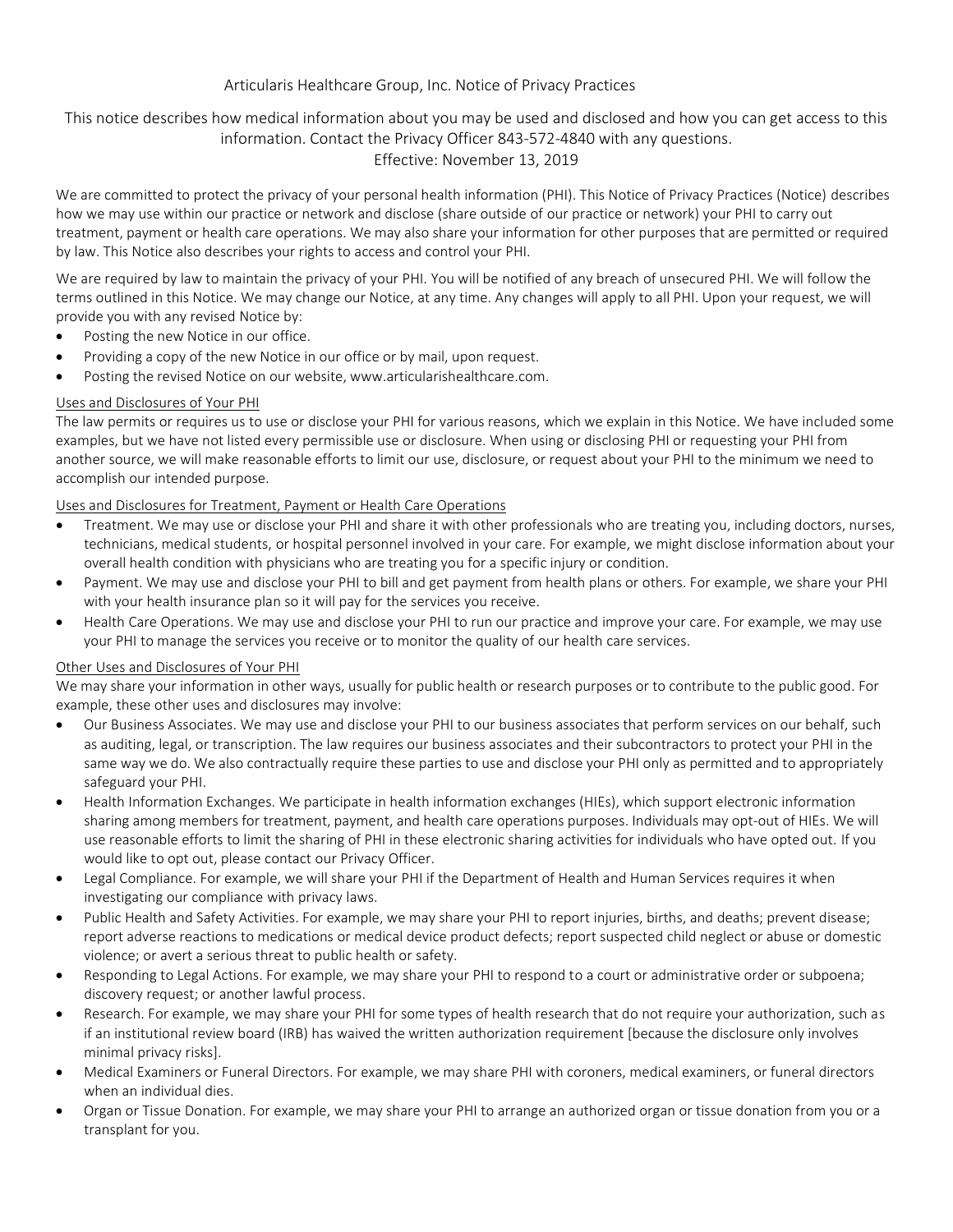• Workers' Compensation. We may use and disclose your PHI for workers' compensation claims; health oversight activities by federal or state agencies; law enforcement purposes or with a law enforcement official; or specialized government functions, such as military and veterans' activities, national security and intelligence, presidential protective services or medical suitability.

## Your Choices

For certain health information, you can tell us your choices about what we share. If you have a clear preference for how we share your information in the situations described below, please contact us and we will make reasonable efforts to follow your instructions. You have both the right and choice to tell us whether to:

- Share information such as your PHI, general condition or location, with friends or family members, or other persons involved in your care.
- Share information in a disaster relief situation, such as to a relief organization to assist with locating or notifying your family, close friends or others involved in your care.

We may share your information if we believe it is in your best interest, according to our best judgement, and:

- If you are unable to tell us your preference, for example, if you are unconscious.
- When needed to lessen a serious and imminent threat to health or safety.

### Your Rights

You have certain rights related to your protected health information. All requests to exercise your rights must be made in writing.

Inspect and obtain a copy of your protected health information. You may inspect and obtain a copy of protected health information about you that is contained in a designated record set for as long as we maintain the protected health information. If requested, we will provide you a copy of your records in an electronic format. There are some exceptions to records which may be copied and the request may be denied. We may charge you a reasonable cost-based fee for a copy of the records.

Request Additional Restrictions. You have the right to ask us to limit what we use or share about your PHI. You can contact us and request us not to use or share certain PHI for treatment, payment, or operations or with certain persons involved in your care. For these requests:

- we are not required to agree;
- we may say "no" if it would affect your care; but
- we will not agree to disclose information to a health plan for purposes of payment or health care operations if the requested restriction concerns a health care item or service for which you or another person, other than the health plan, paid in full out-ofpocket, unless otherwise required by law.

You have the right to request for us to communicate in different ways or in different locations. We will agree to reasonable requests. We may also request alternative address or other method of contact such as mailing information to a post office box. We will not ask for an explanation from you about the request.

Make Amendments. You may ask us to correct or amend PHI that we maintain about you that you think is incorrect or inaccurate. For these requests:

- You must submit requests in writing, specify the inaccurate or incorrect PHI and provide a reason that supports your request.
- We will generally decide to grant or deny your request within 60 days. If we cannot act within 60 days, we will give you a reason for the delay in writing and include when you can expect us to complete our decision.
- We may deny your request for an amendment if you ask us to amend PHI that is not part of our record, that we did not create, that is not part of a designated record set, or that is accurate and complete.

Request an Accounting of Disclosures. This right applies to disclosures for purposes other than treatment, payment or healthcare operations. You may request them for the previous six years or a shorter timeframe. If you request more than one list within a 12 month period, you may be charged a reasonable fee.

### Additional Privacy Rights

You have the right to obtain a paper copy of this notice from us, upon request. We will provide you a copy of this Notice the first day we treat you at our facility. In an emergency we will give you this Notice as soon as possible. You have a right to receive notification of any breach of your protected health information.

### **Complaints**

You have the right to complain if you feel we have violated your rights. We will not retaliate against you for filing a complaint. You may either file a complaint:

- directly with us by contacting the Privacy Officer. All complaints must be submitted in writing.
- with the Office for Civil Rights at the US Department of Health and Human Services (HHS). Send a letter to U.S. HHS at 200 Independence Ave., S.W., Washington, D.C. 20201; call 1-800-368-1019; or visit [www.hhs.gov/ocr/privacy/hipaa/complaints/.](http://www.hhs.gov/ocr/privacy/hipaa/complaints/)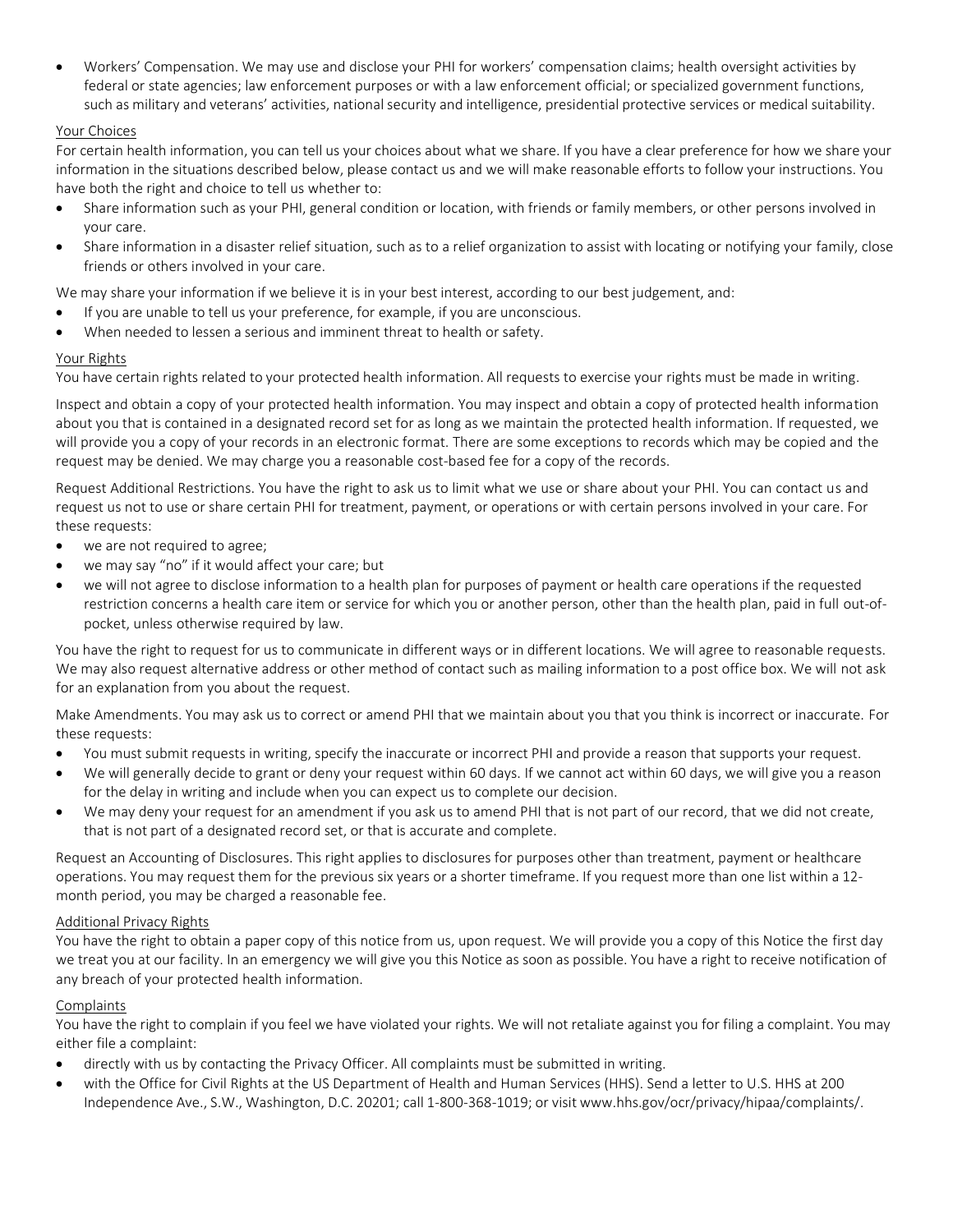

Acknowledgment of Receipt "NOTICE OF PRIVACY PRACTICES"



I acknowledge that I have received a copy of the *"Notice of Privacy Practices"* for protected health information on the date set forth below.

Date of Receipt **Patient Date of Birth** Print Patient Name **Print Name Authorized Personal Representative** Print Name of Authorized Personal Representative Patient Signature **Signature Signature of Authorized Personal Representative** 

Please Indicate Relationship to Patient

# FOR USE BY PRACTICE PERSONNEL ONLY *(Complete only if patient acknowledgement is not obtained)*

*An Acknowledgement of Receipt of Notice of Privacy Practices was not received because:*

|  | Patient refused to sign Acknowledgment |  |  |  |
|--|----------------------------------------|--|--|--|
|--|----------------------------------------|--|--|--|

Unable to gain signed Acknowledgment due to communication / language or another barrier

Patient was unable to sign Acknowledgment due to emergency treatment situation

Other (*please indicate reason):* 

Staff Signature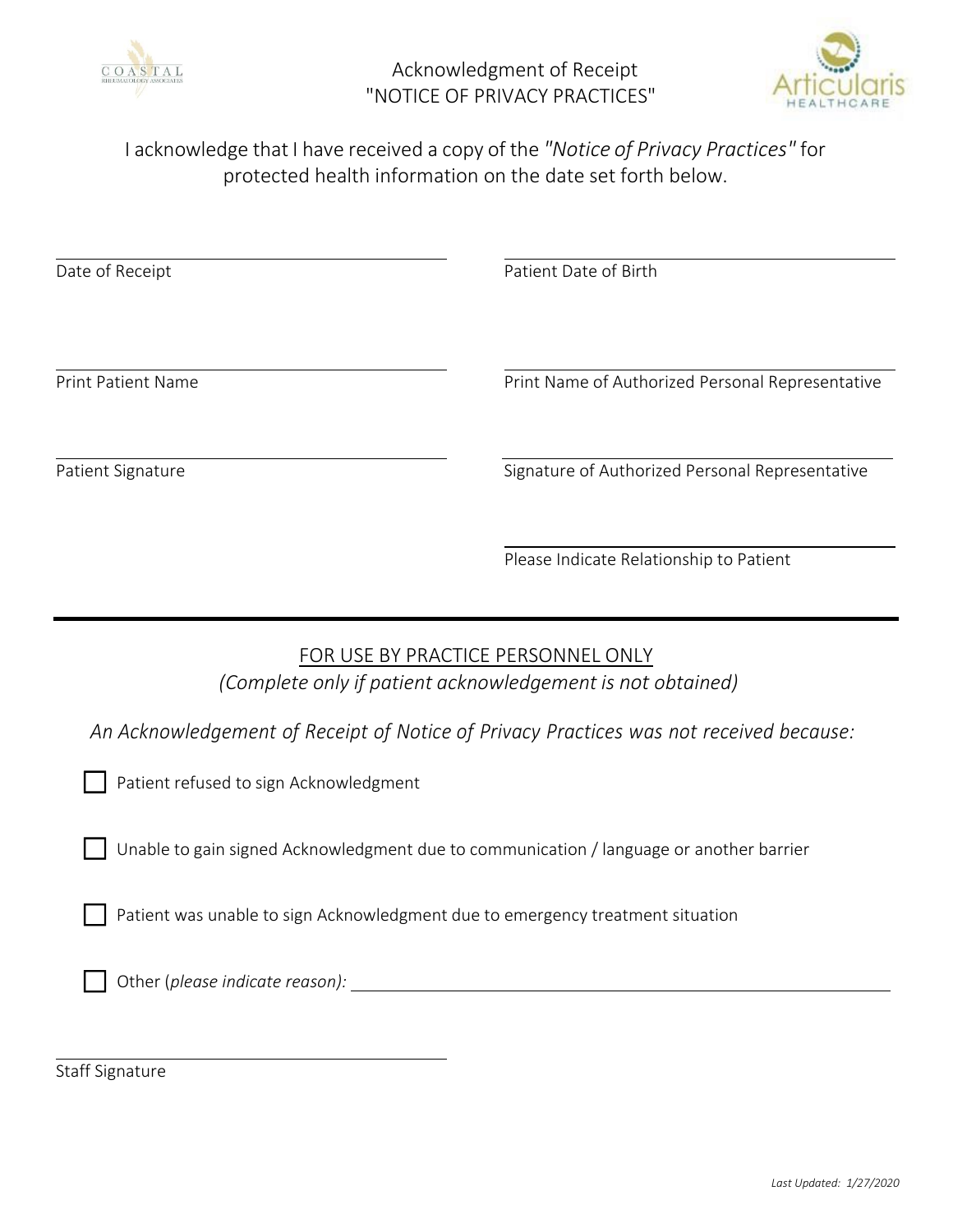

# **Medical Records Release**



# Patient Information *(please print clearly)*:

| Last Name             | <b>First Name</b> | Middle Initial                                             | Date of Birth                    | (Month/Day/Year) |
|-----------------------|-------------------|------------------------------------------------------------|----------------------------------|------------------|
| <b>Street Address</b> |                   | Apt #/P.O. Box # (Please include complete mailing address) | <b>Medical Record Number/SSN</b> |                  |
| City                  | <b>State</b>      | Zip Code                                                   | <b>Primary Contact Number</b>    |                  |

I authorize Articularis Healthcare to disclose the above-named individual's health information to: Another Facility:

| Name                                                         |                                                   |              |                                          |  |
|--------------------------------------------------------------|---------------------------------------------------|--------------|------------------------------------------|--|
| <b>Street Address</b>                                        |                                                   |              |                                          |  |
| City                                                         |                                                   | <b>State</b> | Zip Code                                 |  |
| $\Box$ I would like to pick up my records in person.         |                                                   |              |                                          |  |
| $\Box$ I authorize                                           |                                                   |              | to pick up my medical records in person. |  |
|                                                              | (Name of person authorized to receive the record) |              |                                          |  |
| The information to be disclosed:                             |                                                   |              |                                          |  |
| □ All Billing Records                                        |                                                   |              |                                          |  |
| □ Complete Medical Record                                    |                                                   |              |                                          |  |
| <b>OR</b>                                                    |                                                   |              |                                          |  |
| $\Box$ Partial Medical Record (please specify records below) |                                                   |              |                                          |  |
| Information                                                  | Dates                                             |              |                                          |  |
| □ Office Notes                                               |                                                   |              |                                          |  |
| $\Box$ Lab Results                                           |                                                   |              |                                          |  |
| $\Box$ X-Rays                                                |                                                   |              |                                          |  |
| $\Box$ Other                                                 |                                                   |              |                                          |  |
| The purpose of the disclosure:                               |                                                   |              |                                          |  |
| $\Box$ My personal records                                   | $\square$ Disability                              |              |                                          |  |
| □ Attorney                                                   | $\Box$ Other                                      |              |                                          |  |

I understand that federal and state laws allow a fee to be charged for the copying of patient records and I will be responsible for the payment of such fees. The fee is \$0.65 per page for the first 30 pages and \$0.50 for each page after 30.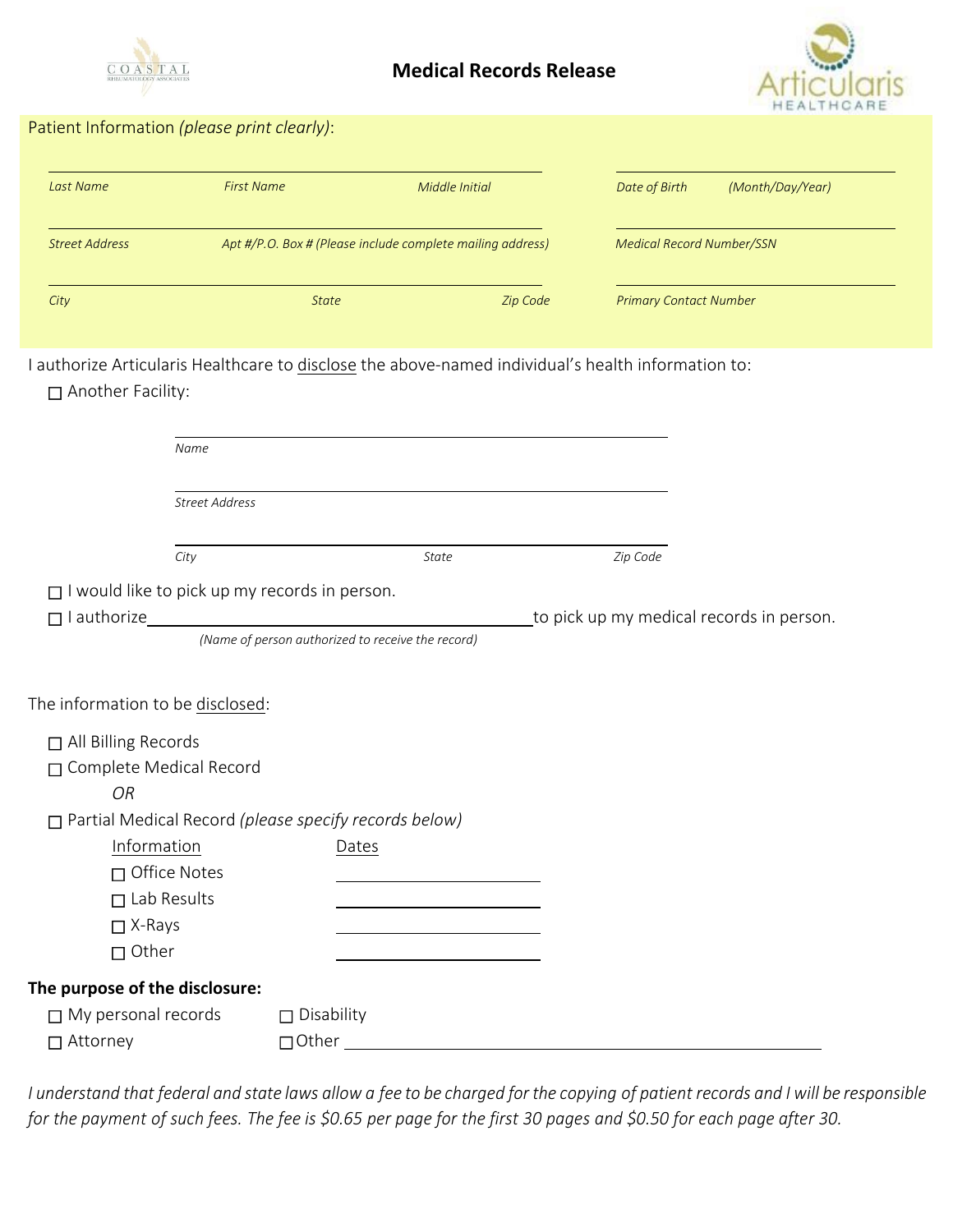I authorize Articularis Healthcare to obtain the above-named individual's health information on their behalf from:

|                                     | <b>Name</b>                                                                                                   |                                                    |                                                                                    |                                                                                                                                |  |  |  |  |  |
|-------------------------------------|---------------------------------------------------------------------------------------------------------------|----------------------------------------------------|------------------------------------------------------------------------------------|--------------------------------------------------------------------------------------------------------------------------------|--|--|--|--|--|
|                                     | <b>Street Address</b>                                                                                         |                                                    |                                                                                    |                                                                                                                                |  |  |  |  |  |
|                                     | City                                                                                                          | <b>State</b>                                       | Zip Code                                                                           |                                                                                                                                |  |  |  |  |  |
| Information to be obtained*:        |                                                                                                               |                                                    |                                                                                    |                                                                                                                                |  |  |  |  |  |
| $\Box$ Referral                     |                                                                                                               |                                                    | $\Box$ Clinical notes $\Box$ Recent labs and imaging reports                       | $\Box$ Demographics                                                                                                            |  |  |  |  |  |
| $\Box$ All of the Above             |                                                                                                               | □ Other: _______________________                   |                                                                                    |                                                                                                                                |  |  |  |  |  |
|                                     |                                                                                                               |                                                    | *Please fax information above to our Medical Records department at (912)-349-4457. |                                                                                                                                |  |  |  |  |  |
|                                     |                                                                                                               | If you have questions, please call (888)-300-7410. |                                                                                    |                                                                                                                                |  |  |  |  |  |
| <b>Expiration of Authorization:</b> |                                                                                                               |                                                    |                                                                                    |                                                                                                                                |  |  |  |  |  |
|                                     |                                                                                                               |                                                    |                                                                                    | Unless I request in writing otherwise, this authorization will expire on__________________________. If I do not                |  |  |  |  |  |
|                                     |                                                                                                               |                                                    |                                                                                    | specify an expiration date or (insert date or event) event, this authorization will expire ninety (90) days from the           |  |  |  |  |  |
| date on which it was signed.        |                                                                                                               |                                                    |                                                                                    |                                                                                                                                |  |  |  |  |  |
| Right to Revoke Authorization:      |                                                                                                               |                                                    |                                                                                    |                                                                                                                                |  |  |  |  |  |
|                                     | I understand that I have a right to revoke this authorization at any time. I understand that if I revoke this |                                                    |                                                                                    |                                                                                                                                |  |  |  |  |  |
|                                     |                                                                                                               |                                                    |                                                                                    | authorization, I must do so in writing and present written revocation to Articularis Healthcare. I understand that             |  |  |  |  |  |
|                                     |                                                                                                               |                                                    |                                                                                    | the revocation will not apply to any health information that has already been released in response to this                     |  |  |  |  |  |
| authorization.                      |                                                                                                               |                                                    |                                                                                    |                                                                                                                                |  |  |  |  |  |
|                                     | Refusal to Authorize Use and/or Disclosure:                                                                   |                                                    |                                                                                    | I understand that authorizing the use or disclosure of the information above is voluntary. I need not sign this form           |  |  |  |  |  |
|                                     | to ensure healthcare treatment.                                                                               |                                                    |                                                                                    |                                                                                                                                |  |  |  |  |  |
| Re-Disclosure                       |                                                                                                               |                                                    |                                                                                    |                                                                                                                                |  |  |  |  |  |
|                                     |                                                                                                               |                                                    |                                                                                    | I understand that if my health information is disclosed to a party other than a healthcare provider, health plan, or           |  |  |  |  |  |
|                                     |                                                                                                               |                                                    |                                                                                    | healthcare clearinghouse subject to the federal privacy regulations, my health information disclosed pursuant to               |  |  |  |  |  |
|                                     | this authorization may no longer be protected by the federal privacy regulations.                             |                                                    |                                                                                    |                                                                                                                                |  |  |  |  |  |
| Release and Waiver                  |                                                                                                               |                                                    |                                                                                    |                                                                                                                                |  |  |  |  |  |
|                                     |                                                                                                               |                                                    |                                                                                    | If the health information that I have requested Articularis Healthcare to disclose contains any privileged psychiatric         |  |  |  |  |  |
|                                     |                                                                                                               |                                                    |                                                                                    | or psychological information related to the treatment of physical and/or mental illness, chemical dependency or                |  |  |  |  |  |
|                                     |                                                                                                               |                                                    |                                                                                    | alcohol abuse, or testing or treatment of any communicable or infectious disease such as acquired                              |  |  |  |  |  |
|                                     |                                                                                                               |                                                    | immunodeficiency syndrome (AIDS), Immunodeficiency Syndrome Related Complex (ARC), | human                                                                                                                          |  |  |  |  |  |
|                                     |                                                                                                               |                                                    |                                                                                    | immunodeficiency virus (HIV), venereal disease, tuberculosis, or hepatitis, I hereby waive any privilege concerning such       |  |  |  |  |  |
|                                     |                                                                                                               |                                                    |                                                                                    | information for the purpose(s) of releasing it to the party or parties authorized above. I also release Articularis Healthcare |  |  |  |  |  |
|                                     |                                                                                                               |                                                    |                                                                                    | from any and all liabilities, damages, and claims which might arise from the release of the health information authorized by   |  |  |  |  |  |
| me above.                           |                                                                                                               |                                                    |                                                                                    |                                                                                                                                |  |  |  |  |  |
|                                     |                                                                                                               |                                                    |                                                                                    |                                                                                                                                |  |  |  |  |  |
|                                     | Signature of Patient or Patient's Legal Representative                                                        |                                                    | Month/Day/Year                                                                     |                                                                                                                                |  |  |  |  |  |
|                                     |                                                                                                               |                                                    |                                                                                    |                                                                                                                                |  |  |  |  |  |
|                                     | Description of Authority to Act for Patient                                                                   |                                                    |                                                                                    |                                                                                                                                |  |  |  |  |  |

NOTE: A COPY OF THIS COMPLETED, SIGNED, AND DATED FORM MUST BE PROVIDED TO THE PATIENT AND/OR THE PATIENT'S REPRESENTATIVE, AND A COPY MUST BE PLACED IN THE PATIENT'S MEDICAL RECORD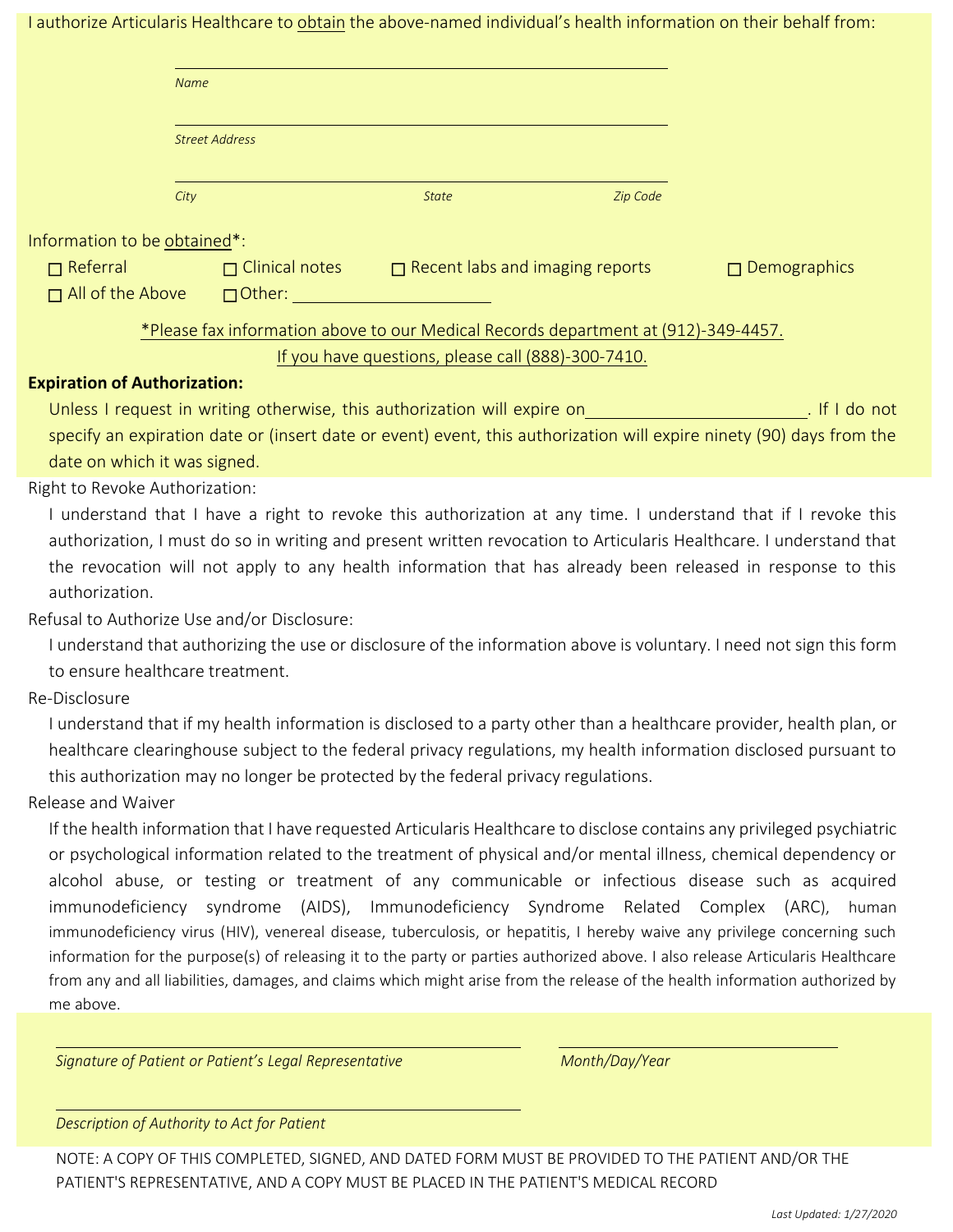

# **Patient Authorization for Use and Disclosure of Protected Health Information**



This information is used to facilitate our communications with you as we strive to provide you with excellent service.

Patient Information *(please print clearly)*:

| Last Name              | <b>First Name</b>                                                                                                                                                                                                     | Middle Initial     | Date of Birth             | (Month/Day/Year)                  |
|------------------------|-----------------------------------------------------------------------------------------------------------------------------------------------------------------------------------------------------------------------|--------------------|---------------------------|-----------------------------------|
| <b>Street Address</b>  | Apt #/P.O. Box # (Please include complete mailing address)                                                                                                                                                            |                    | Medical Record Number/SSN |                                   |
| City                   | <b>State</b>                                                                                                                                                                                                          | Zip Code           |                           | <b>Primary Contact Number</b>     |
|                        | If we cannot reach you at the telephone number listed above, Coastal Rheumatology Associates may contact you<br>(including leaving messages) regarding appointments or normal lab results at the following number(s): |                    |                           |                                   |
| <b>Business Number</b> | Cell Phone Number                                                                                                                                                                                                     |                    |                           | Other Phone Number                |
|                        | I authorize Coastal Rheumatology Associates to disclose Protected Health Information to the following persons:                                                                                                        |                    |                           |                                   |
| Spouse:                |                                                                                                                                                                                                                       |                    |                           |                                   |
|                        | Name                                                                                                                                                                                                                  |                    |                           | Phone Number                      |
| Child(ren):            |                                                                                                                                                                                                                       |                    |                           |                                   |
|                        | Name                                                                                                                                                                                                                  |                    |                           | <b>Phone Number</b>               |
|                        | Name                                                                                                                                                                                                                  |                    |                           | Phone Number                      |
| Other:                 |                                                                                                                                                                                                                       |                    |                           |                                   |
|                        | Name                                                                                                                                                                                                                  |                    |                           | Phone Number                      |
|                        | Information to be disclosed:                                                                                                                                                                                          |                    |                           |                                   |
|                        | All Medical Information                                                                                                                                                                                               | Laboratory Results |                           | All Billing / Account Information |

Authorization Statement: *I understand that Protected Health Information (PHI) used or disclosed pursuant to this Authorization may be subject to re-disclosure by the recipient and no longer protected by Federal or State Law. I understand that I have the right to revoke this authorization at any time. I understand that in order to revoke this authorization, I must do so in writing and present my revocation to the Coastal Rheumatology Associates location where I received care. I understand that the revocation will not apply to* information that has already been used or disclosed in response to this authorization. I understand that Coastal Rheumatology Associates *cannot require me to sign this authorization as a condition of treatment unless the provision of health care by Coastal Rheumatology Associates is solely for the purpose of creating PHI for disclosure to a third party legally authorized to receive such information. I understand that I will be given a copy of this authorization.*

Signature/Date: *(date authorization signed by patient or Legal Guardian/Personal Representative)* 

*Month/Day/Year*

Print Patient Name or Name of Legal Guardian/Personal Representative Signature of Patient or Legal Guardian/Personal Representative

 *Indicate relationship to patient (required)*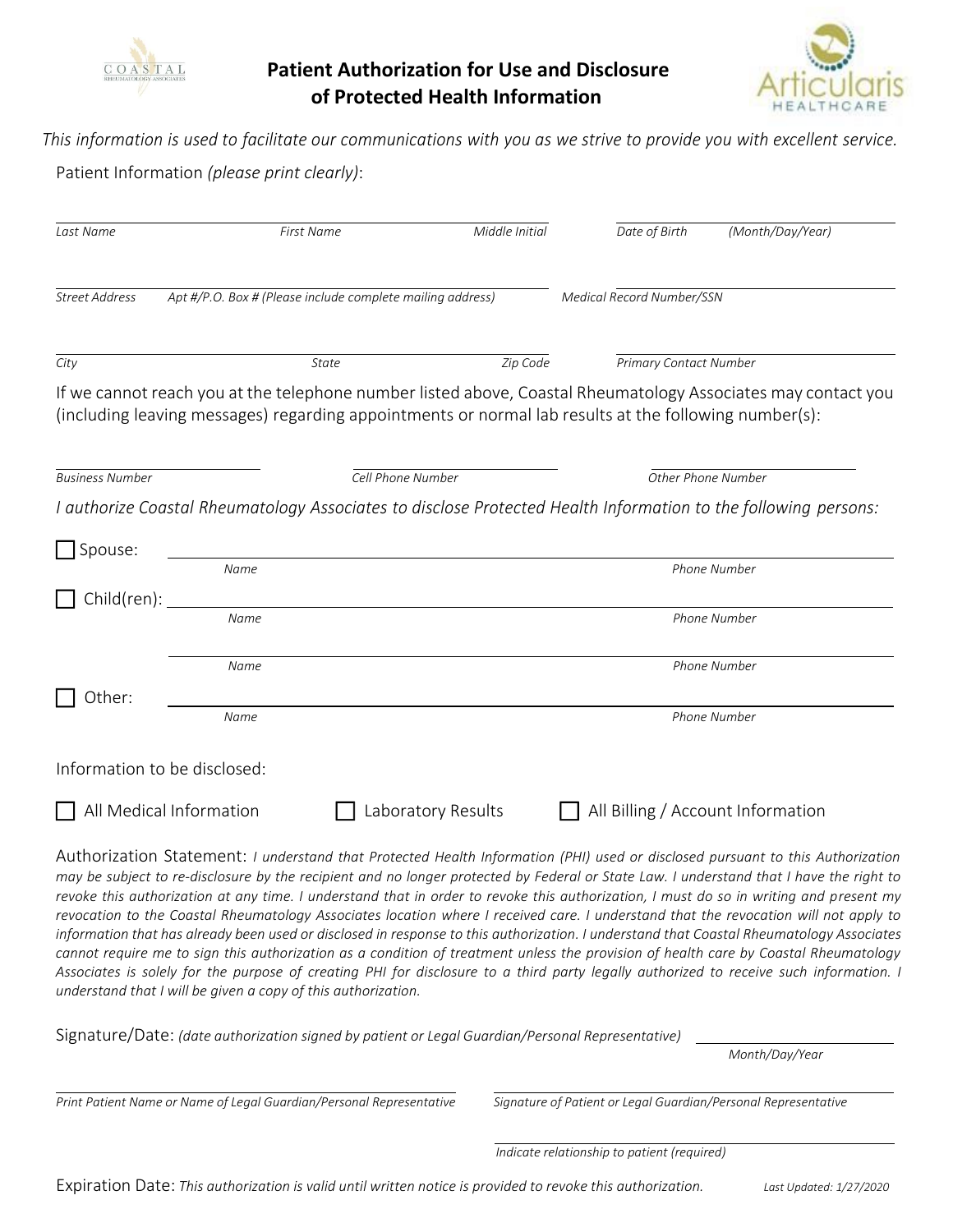# **Financial Policy**





We thank you for choosing us as your healthcare provider. Our team of physicians and healthcare professionals are committed to fulfilling our mission to provide a continuum of medical services to our patients. To support this goal, we have created this financial policy to communicate important financial aspects about our practice. Please read this policy thoroughly before your visit and contact our Billing Office should you have questions or concerns. Our Billing Office is available Monday – Thursday from 8:00am – 5:00pm, and you may reach them by dialing 912-483-6287. Additionally, any uninsured, underinsured, and/or indigent patients who have limited or inadequate resources to pay for health care services rendered at any of our clinic locations may be eligible for financial assistance through payment options and our Financial Assistance Program.

**Arriving for Your Visit.** To provide exceptional care to every patient, we have adopted guidelines around late arrivals, cancellations, and patients who fail to show for their appointments. We ask that every new patient arrive 15 minutes before their scheduled appointment time. Should you arrive more than 15 minutes late to your appointment, you will have the option to reschedule your appointment or have your physician see you as a "work in" appointment that day as the schedule allows. If you do not arrive for your appointment or if you cancel within 24 hours of your appointment, a \$25 charge may be applied to your account. We reserve the right to discharge patients who arrive late, cancel within of 24 hours of their visit, and/or no show for their appointments three times within a 12-month period.

**Referrals and Prior Authorizations.** It is your responsibility to obtain referrals for the services provided within our practice. However, we will obtain any of the required prior authorizations for treatments or services provided within our practice.

**Insurance and Billing.** We are pleased to bill your primary and secondary health care plans on your behalf. You are ultimately responsible for your co-pay and any co-insurance related to your deductible at check-in for your appointment, aswell as any remaining balance after insurance payments. Ancillary services rendered in our clinic, like ultrasound, lab, and/or x-ray, will be billed to you after your visit. As the owner of the insurance policy, you are solely responsible for coverage policies under the plan and the accuracy of information on file.

**Insurance Errors.** If you believe your insurance company denied or processed a claim in error, please call us immediately. If your insurance company requests additional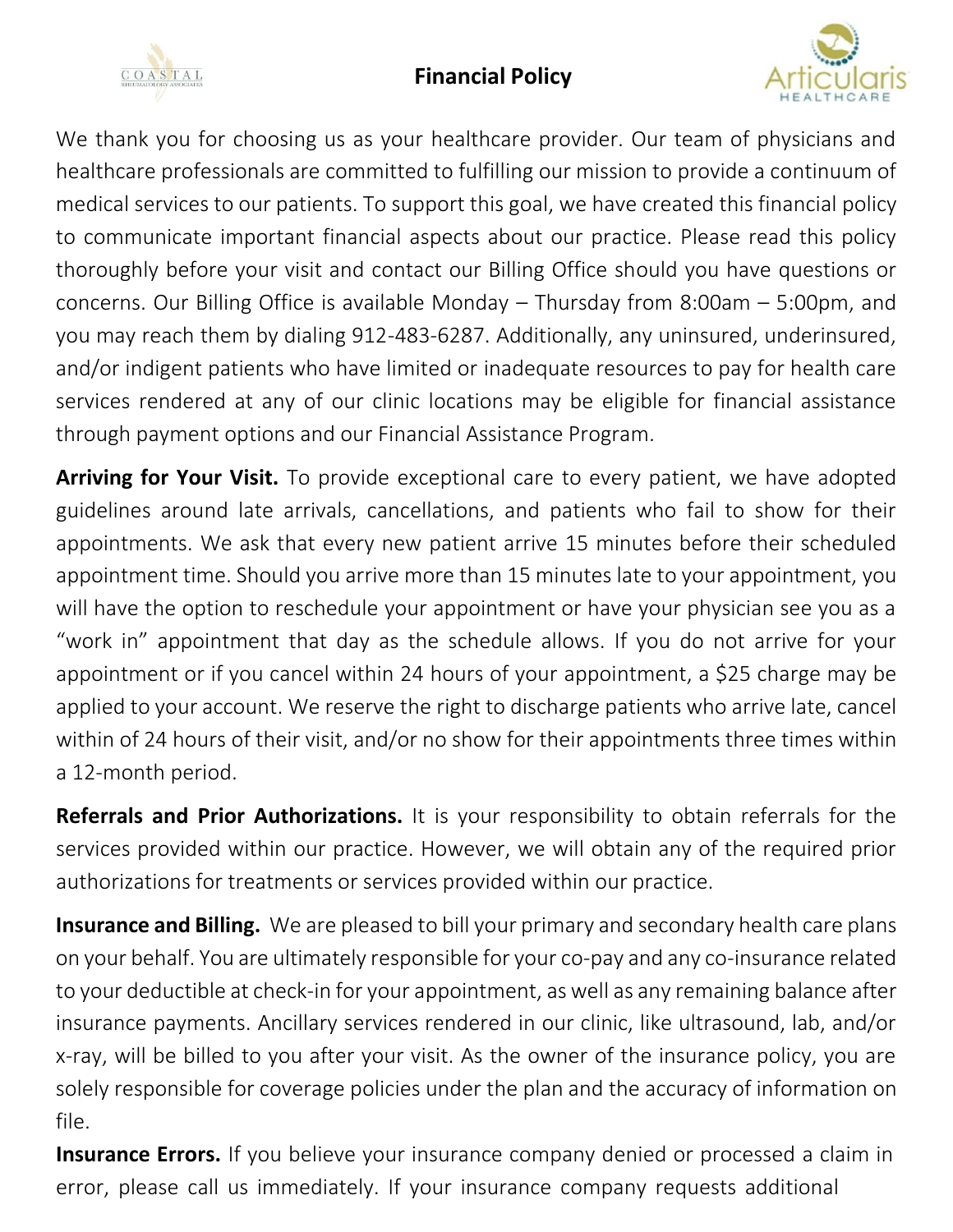information from you, it is important to comply with their requests in a timely manner. If insurance does not pay a claim within 45 days of submission, the outstanding balance is billed to the patient and becomes the patient's responsibility. Should you pay more than what you are responsible, the overpayment will be applied as a credit on the account. You may decide to use the credit at your next visit or opt to receive a refund check.

**Paying Your Bill.** For your convenience, we accept multiple forms of payment, including personal check, money order, credit card, and cash. Payment is accepted by phone, online, in person, and by mail. If we utilize lab processing through Quest Diagnostics, they will bill you directly for any outstanding out-of-pocket balances. Please contact Quest Diagnostics directly to discuss your bill at 866-MYQUEST (866-697-8378).

**Credit Cards on File.** Should you carry a balance after 30 days or are eligible for a payment plan, you must keep an active HSA and/or credit card on file. We do not have access to patients' credit/debit/HSA/bank information. Private financial information is stored and encrypted by a certified company that is compliant with all federal privacy laws, as well as the Payment Card Industry Data Security Standards (PCI DSS).

Ability to Pay. Account balances should be paid in full by the statement due date. If you have circumstances that limit your ability to pay on your account balance and have exhausted other resources, please contact a member of the Billing Office to begin the Financial Assistance Program determination process. Holds may be placed on accounts without payment arrangements and future appointments may not be scheduled until past balances are fulfilled. Please note that specific financial and other pertinent information may be necessary to support a patient's eligibility for assistance. Failed attempts to contact patients about their unpaid balancesto establish payment arrangements may lead to collections and/or discharge from the practice.

**Accounts in Default.** We will attempt to bill and collect from patients who are responsible for all or part of the cost of services provided by our providers. After 90 days, if you have not made a payment on a bill or established a payment plan, we may initiate precollections by sending the patient a pre-collections notice. If we fail to collect or arrange payment from the patient, the patient may receive a final notice to pay. If we decide it is unreasonable to try to collect balances, a certified letter discharging you from our practice will be sent, and the account referred to a collections agency.

Signature of Patient / Legal Guardian Date **Date 2006** Date 2006 and Date 2006 Date 2014 Date 2014 Date 2014 Date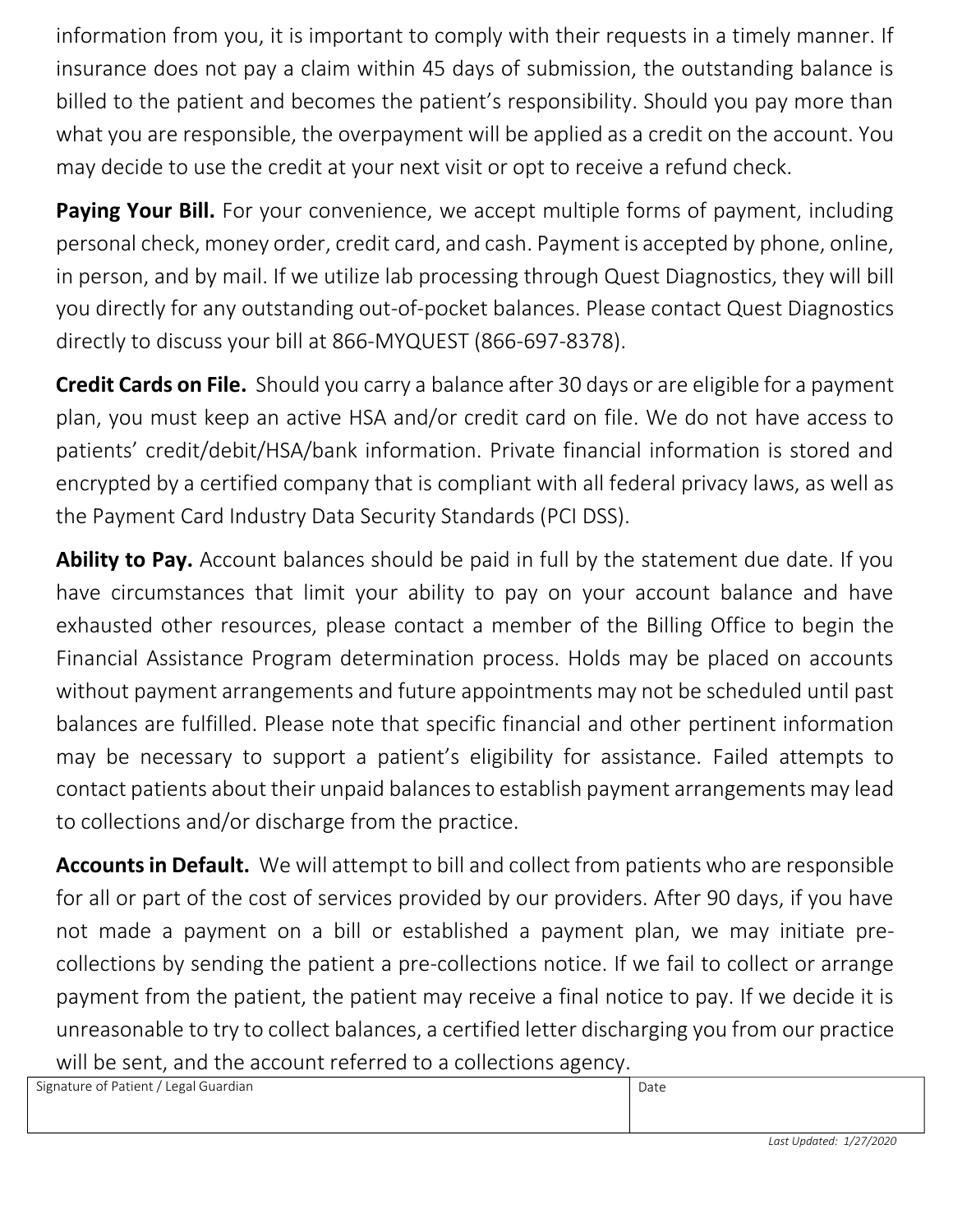



*To eliminate paperwork and unnecessary phone calls, your physician will provide you enough medication to last until your next follow-up appointment. It should be unusual for you to need medication outside of your scheduled appointment, but refill requests are fulfilled with the following criteria in mind:* 

 $\Box$  Prescription refill requests are not accepted from pharmacies.

- $\Box$  To submit a prescription refill request, please by call us at 912-483-6319 and press the corresponding number to reach your provider's care team. Please leave a detailed message with your full name, date of birth, and medication information; please note that all requests will be handled within 24 hours.
- $\Box$  Our practice will handle all refill requests submitted after hours, during weekends, and holidays the next business day except in an urgent situation.
- $\Box$  Please call your pharmacy directly to verify your prescription is ready for pick-up.
- $\Box$  We will send your refill electronically to the pharmacy documented in your medical record unless you request otherwise. We cannot call in any controlled medications. All patients mustpick-up their controlled medication prescriptions in person. You may need to travel to the clinic location where your provider is located that day because written prescriptions require their signature.
- Any requested medication must have been previously ordered by an Articularis Healthcare provider and you must have visited him/her within the last year.
- $\Box$  Our practice will prescribe or refill only enough of your medication to last until your next appointment with your provider.
- Refills of DMARDS medications may require bloodwork prior to fulfill the refill request.

Signature of Patient / Legal Guardian Date **Date 2018** Date Date 2018 and Date 2018 Date 2018 Date 2018 Date 2018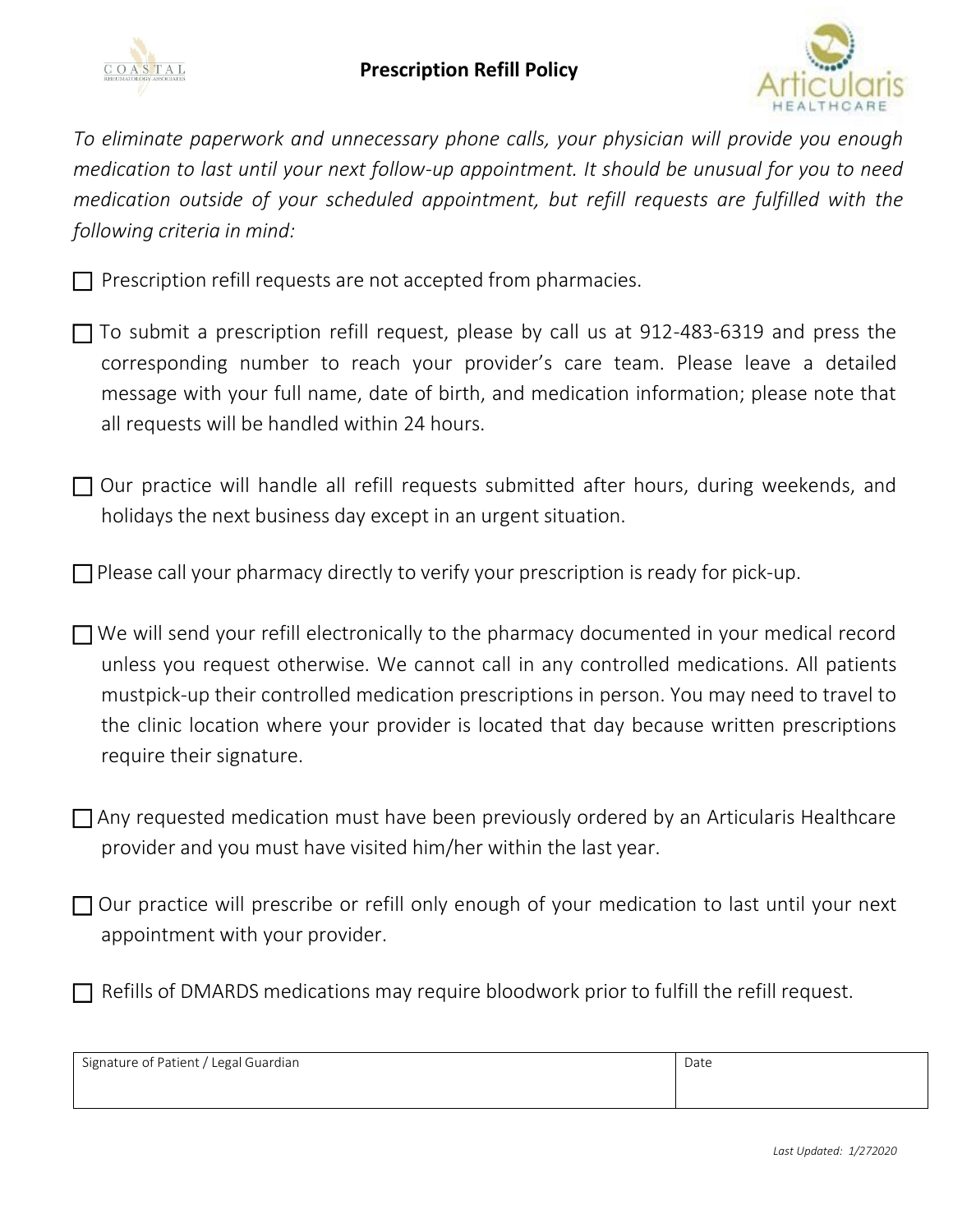# REASON FOR TODAY'S VISIT\_\_\_\_\_\_\_\_\_\_\_\_\_\_\_\_\_\_\_\_\_\_\_\_\_\_\_\_\_\_\_\_\_\_\_\_\_\_\_\_\_\_\_\_\_\_\_\_\_\_\_\_\_\_\_\_\_\_\_\_\_\_\_\_\_\_\_\_\_\_\_\_\_\_\_

# APPROXIMATE DATE SYMPTOMS BEGAN? \_\_\_\_\_\_\_\_\_\_\_\_\_\_\_\_\_\_\_\_\_\_\_\_\_\_\_

# RHEUMATOLOGIC HISTORY - Have you ever been diagnosed with any of the following diseases?

| Rheumatoid arthritis   | $\bigcirc$ Yes | $\bigcirc$ No | List any other rheumatologic diagnosis: |
|------------------------|----------------|---------------|-----------------------------------------|
| Psoriasis              | $\bigcirc$ Yes | $\bigcirc$ No |                                         |
| Osteoarthritis         | $\bigcirc$ Yes | $\bigcirc$ No |                                         |
| Gout                   | $\bigcirc$ Yes | $\bigcirc$ No |                                         |
| Lupus                  | $\bigcirc$ Yes | $\bigcirc$ No |                                         |
| Fibromyalgia           | $\bigcirc$ Yes | $\bigcirc$ No |                                         |
| Osteoporosis           | $\bigcirc$ Yes | $\bigcirc$ No |                                         |
| Vasculitis             | $\bigcirc$ Yes | $\bigcirc$ No |                                         |
| Ankylosing spondylitis | $\bigcirc$ Yes | $\bigcirc$ No |                                         |
|                        |                |               |                                         |

\_\_\_\_\_\_\_\_\_\_\_\_\_\_\_\_\_\_\_\_\_\_\_\_\_\_\_\_\_\_\_\_\_\_\_\_\_\_\_\_\_\_\_\_\_\_\_\_\_\_\_\_\_\_\_\_\_\_\_\_\_\_\_\_\_\_\_\_\_\_\_\_\_\_\_\_\_\_\_\_\_\_\_\_\_\_\_\_\_\_\_\_\_\_\_\_\_\_

### OTHER HISTORY - Have you been diagnosed with any of the following?

| Cancer (type)             | $\bigcirc$ Yes | $\bigcirc$ No | Eye problems (type)               | $\bigcirc$ Yes | $\bigcirc$ No |
|---------------------------|----------------|---------------|-----------------------------------|----------------|---------------|
| ADHD                      | $\bigcirc$ Yes | $\bigcirc$ No | GERD (or heartburn)               | $\bigcirc$ Yes | $\bigcirc$ No |
| Anxiety                   | $\bigcirc$ Yes | $\bigcirc$ No | Hypertension                      | ○ Yes          | $\bigcirc$ No |
| Depression                | $\bigcirc$ Yes | $\bigcirc$ No | Hyperlipidemia (high cholesterol) | $\bigcirc$ Yes | $\bigcirc$ No |
| Asthma                    | $\bigcirc$ Yes | $\bigcirc$ No | Kidney disease                    | ○ Yes          | $\bigcirc$ No |
| <b>Back Pain</b>          | $\bigcirc$ Yes | $\bigcirc$ No | Liver disease                     | $\bigcirc$ Yes | $\bigcirc$ No |
| <b>Bipolar Disorder</b>   | $\bigcirc$ Yes | $\bigcirc$ No | Lung disease                      | $\bigcirc$ Yes | $\bigcirc$ No |
| Anemia                    | $\bigcirc$ Yes | $\bigcirc$ No | Migraine headaches                | ○ Yes          | $\bigcirc$ No |
| <b>Heart Disease</b>      | $\bigcirc$ Yes | $\bigcirc$ No | <b>Bleeding Disorder</b>          | $\bigcirc$ Yes | $\bigcirc$ No |
| COPD                      | $\bigcirc$ Yes | $\bigcirc$ No | Stroke                            | $\bigcirc$ Yes | $\bigcirc$ No |
| <b>Diabetes</b>           | ○ Yes          | $\bigcirc$ No | Hepatitis B                       | ○ Yes          | $\bigcirc$ No |
| Diverticulitis            | ○ Yes          | $\bigcirc$ No | Hepatitis C                       | ○ Yes          | $\bigcirc$ No |
| Epilepsy/Seizure Disorder | $\bigcirc$ Yes | $\bigcirc$ No | Tuberculosis                      | $\bigcirc$ Yes | $\bigcirc$ No |
| Skin Disease              | ○ Yes          | $\bigcirc$ No | Allergies                         | ○ Yes          | $\bigcirc$ No |
| Thyroid Disorder          | $\bigcirc$ Yes | $\bigcirc$ No | Multiple Sclerosis                | ○ Yes          | $\bigcirc$ No |
| Rash (type)               | $\bigcirc$ Yes | $\bigcirc$ No |                                   |                |               |
| Other:                    |                |               |                                   |                |               |

# Please list all physicians that you currently use:

| Physician | Type of MD (Ex: Orthopedic) |
|-----------|-----------------------------|
|           |                             |
|           |                             |
|           |                             |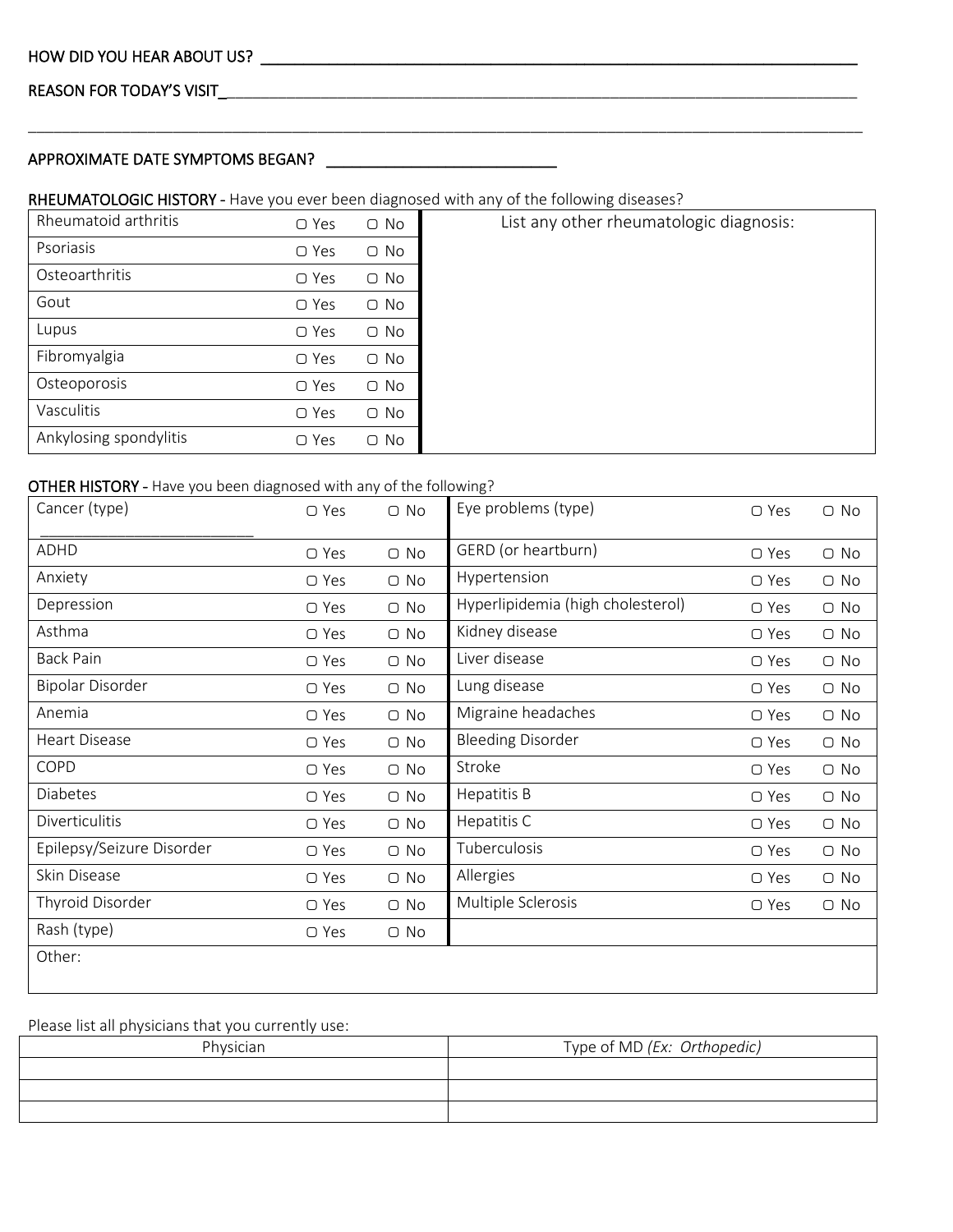# PAST SURGICAL HISTORY

| Procedure/Surgery | Performing Doctor | Year |
|-------------------|-------------------|------|
|                   |                   |      |
|                   |                   |      |
|                   |                   |      |
|                   |                   |      |
|                   |                   |      |
|                   |                   |      |

# SOCIAL HISTORY

Do you now or have you ever smoked? ○ Yes ○ No If Yes, how much per day and for how long? \_\_\_\_\_\_\_\_\_\_\_\_\_\_\_\_\_\_\_\_

Do you drink alcohol? ○ Yes ○ No If Yes, how many drinks per week? \_\_\_\_\_\_\_\_\_\_\_\_

Do you use now or have a history of illegal/illicit drug use? ▢ Yes ▢ No If Yes, what type? \_\_\_\_\_\_\_\_\_\_\_\_\_\_\_\_\_

### FAMILY HISTORY

Do any of your close *family members* have any of the following?

| <b>Disease</b>              | Yes            | <b>No</b>     | Relationship to you |
|-----------------------------|----------------|---------------|---------------------|
| <b>Rheumatoid Arthritis</b> | $\bigcirc$ Yes | $\bigcirc$ No |                     |
| Osteoarthritis              | ○ Yes          | $\bigcirc$ No |                     |
| Osteoporosis                | $\Box$ Yes     | $\bigcirc$ No |                     |
| Lupus                       | $\bigcirc$ Yes | $\bigcirc$ No |                     |
| <b>Heart Disease</b>        | $\bigcirc$ Yes | $\bigcirc$ No |                     |
| Hypertension                | ○ Yes          | $\bigcirc$ No |                     |
| Gout                        | $\bigcirc$ Yes | $\bigcirc$ No |                     |
| Diabetes                    | ○ Yes          | $\bigcirc$ No |                     |
| Vasculitis                  | ○ Yes          | $\bigcirc$ No |                     |
| Cancer (what type?)         | ○ Yes          | $\bigcirc$ No |                     |
| Other:                      |                |               |                     |

## DRUG ALLERGIES:

| Drug Name | Reaction |
|-----------|----------|
|           |          |
|           |          |
|           |          |
|           |          |
|           |          |
|           |          |
|           |          |